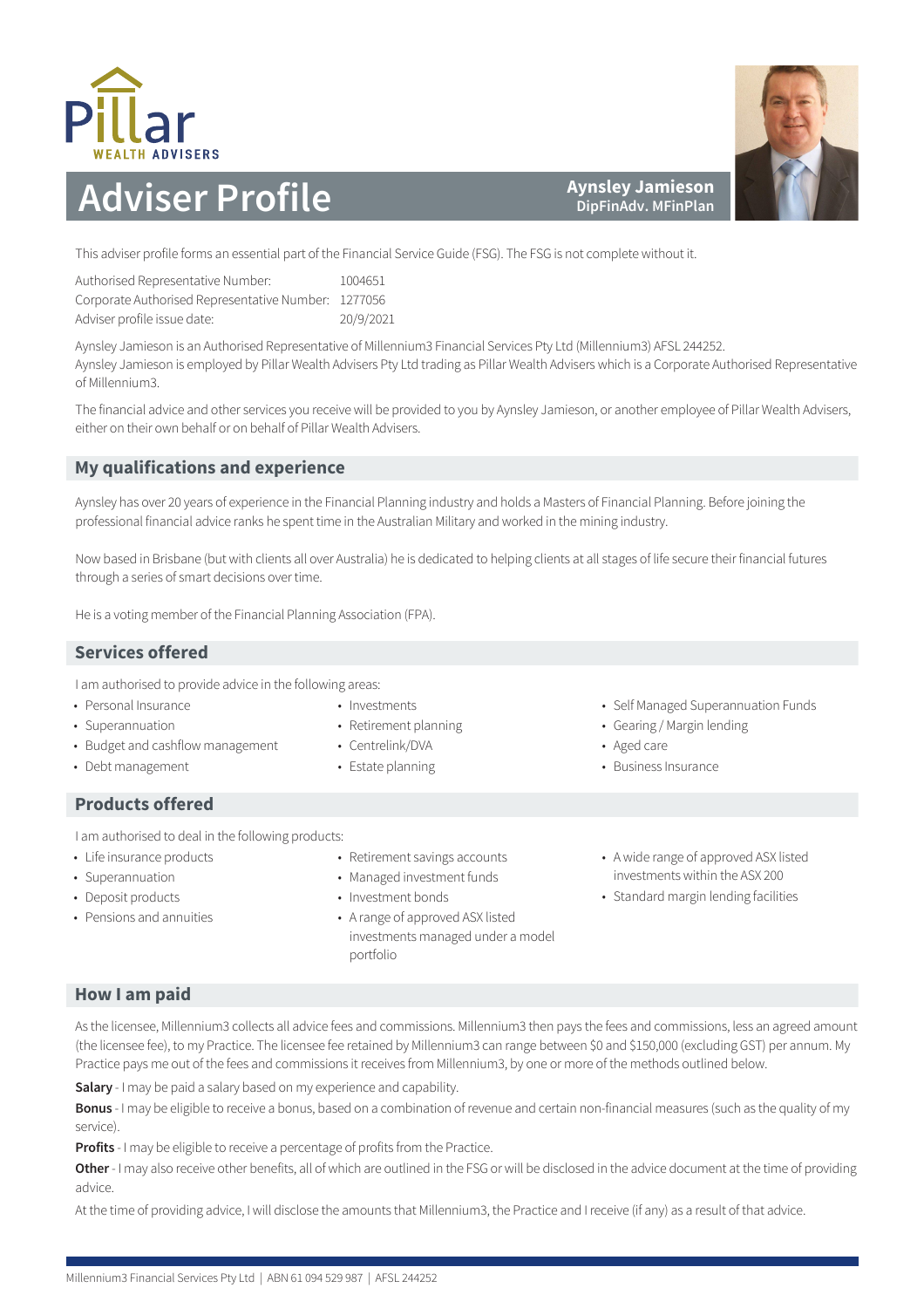Before providing advice, we will agree the fees and payment options with you. The fee you pay will depend on the complexity of your circumstances and the services you require. Your options to pay for our services can include fee for service, commission, or a combination of both.

### **Fee for service**

Fee for service is based on the service we provide. This fee can be determined by:

- 
- A fixed dollar amount (excluding borrowed funds)
- An hourly rate A percentage of funds invested A combination of these methods
- 

We can invoice you directly for our fee for service. Alternatively, some products allow an adviser service fee to be deducted from the balance of your investment.

#### **Commissions**

Some product providers pay commissions to Millennium3. The amount of commissions received will depend upon the type of product and the premium paid.

If we receive commissions as a result of recommending a product to you, we may reduce our fee for service. In the event that we reduce our fee for service in this manner and you decide not to proceed with our recommendations, or if your insurance policies are cancelled within the first 2 years of acceptance (in which case the insurer claims back all or some of the commission paid to us), we may invoice you directly for the cost of our service.

### **Additional privacy disclosure – our business partners**

In order to keep our costs competitive, our practice uses specialist business support resources that are located in the following country (or countries): Malaysia & India

The organisation/s we have contracted to support our business have confirmed to us they will adhere to the Australian Privacy Principles when dealing with your personal information. They will not contact you or share your information with any other party unless they have your express approval.

- A: Office 45/46, Building 6 2404 Logan Road Eight Mile Plains QLD 4113 Australia
- E: aynsley@pillarwealth.com.au
- M: 0407 914 062
- P: 07 3340 5131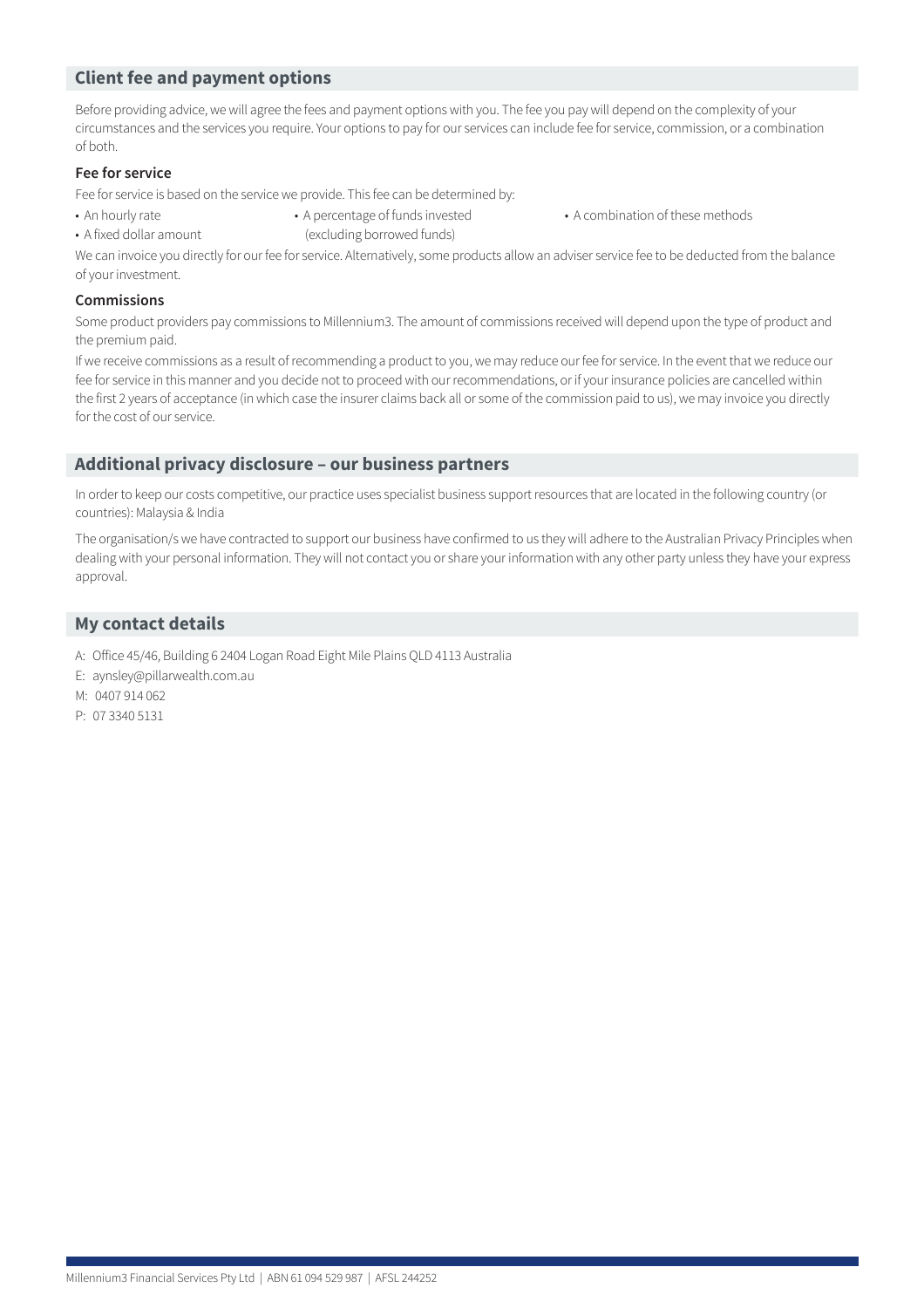



**Brendan Trapnell ADFP B IntFin**

This adviser profile forms an essential part of the Financial Service Guide (FSG). The FSG is not complete without it.

| Authorised Representative Number:                   | 1005889   |
|-----------------------------------------------------|-----------|
| Corporate Authorised Representative Number: 1277056 |           |
| Adviser profile issue date:                         | 20/9/2021 |

Brendan Trapnell is an Authorised Representative of Millennium3 Financial Services Pty Ltd (Millennium3) AFSL 244252. Brendan Trapnell is employed by Pillar Wealth Advisers Pty Ltd trading as Pillar Wealth Advisers which is a Corporate Authorised Representative of Millennium3.

The financial advice and other services you receive will be provided to you by Brendan Trapnell, or another employee of Pillar Wealth Advisers, either on their own behalf or on behalf of Pillar Wealth Advisers.

# **My qualifications and experience**

Brendan has been part of the Financial Planning industry since 2005, and holds a bachelors degree in International Finance as well as an Advanced Diploma in Financial Planning.

Brendan has spent his career providing ongoing financial advice to clients across all levels of advice needs, helping his clients move through the phases of their lives with advice around building, protecting, and preserving their wealth.

He is a Practitioner Member of the Association of Financial Advisers (AFA).

## **Services offered**

I am authorised to provide advice in the following areas:

- Personal Insurance
- Superannuation
- Budget and cashflow management
- Debt management

## **Products offered**

I am authorised to deal in the following products:

- Life insurance products
- Superannuation
- Deposit products
- Pensions and annuities
- Retirement savings accounts
- Managed investment funds
- Investment bonds

• Investments • Retirement planning • Centrelink/DVA • Estate planning

• A range of approved ASX listed investments managed under a model portfolio

- Self Managed Superannuation Funds
- Gearing / Margin lending
- Aged care
- Business Insurance
- A wide range of approved ASX listed investments within the ASX 200
- Standard margin lending facilities

# **How I am paid**

As the licensee, Millennium3 collects all advice fees and commissions. Millennium3 then pays the fees and commissions, less an agreed amount (the licensee fee), to my Practice. The licensee fee retained by Millennium3 can range between \$0 and \$150,000 (excluding GST) per annum. My Practice pays me out of the fees and commissions it receives from Millennium3, by one or more of the methods outlined below.

**Salary** - I may be paid a salary based on my experience and capability.

**Bonus** - I may be eligible to receive a bonus, based on a combination of revenue and certain non-financial measures (such as the quality of my service).

**Profits** - I may be eligible to receive a percentage of profits from the Practice.

**Other** - I may also receive other benefits, all of which are outlined in the FSG or will be disclosed in the advice document at the time of providing advice.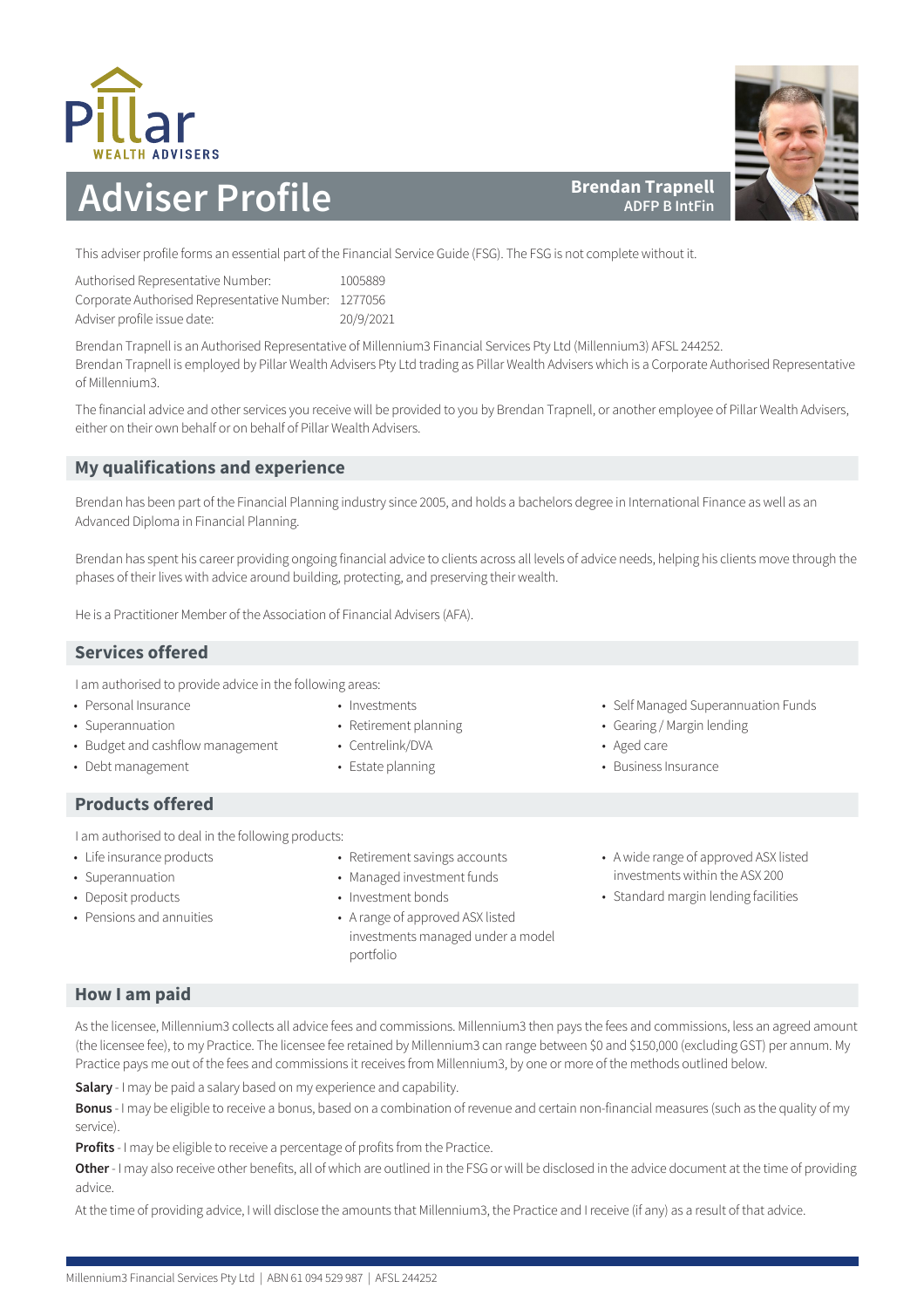Before providing advice, we will agree the fees and payment options with you. The fee you pay will depend on the complexity of your circumstances and the services you require. Your options to pay for our services can include fee for service, commission, or a combination of both.

### **Fee for service**

Fee for service is based on the service we provide. This fee can be determined by:

- 
- A fixed dollar amount (excluding borrowed funds)
- An hourly rate A percentage of funds invested A combination of these methods
- 

We can invoice you directly for our fee for service. Alternatively, some products allow an adviser service fee to be deducted from the balance of your investment.

#### **Commissions**

Some product providers pay commissions to Millennium3. The amount of commissions received will depend upon the type of product and the premium paid.

If we receive commissions as a result of recommending a product to you, we may reduce our fee for service. In the event that we reduce our fee for service in this manner and you decide not to proceed with our recommendations, or if your insurance policies are cancelled within the first 2 years of acceptance (in which case the insurer claims back all or some of the commission paid to us), we may invoice you directly for the cost of our service.

### **Additional privacy disclosure – our business partners**

In order to keep our costs competitive, our practice uses specialist business support resources that are located in the following country (or countries): Malaysia & India

The organisation/s we have contracted to support our business have confirmed to us they will adhere to the Australian Privacy Principles when dealing with your personal information. They will not contact you or share your information with any other party unless they have your express approval.

- A: Office 45/46, Building 6 2404 Logan Road Eight Mile Plains QLD 4113 Australia
- E: brendan@pillarwealth.com.au
- M: 0415 211 982
- P: 07 3340 5131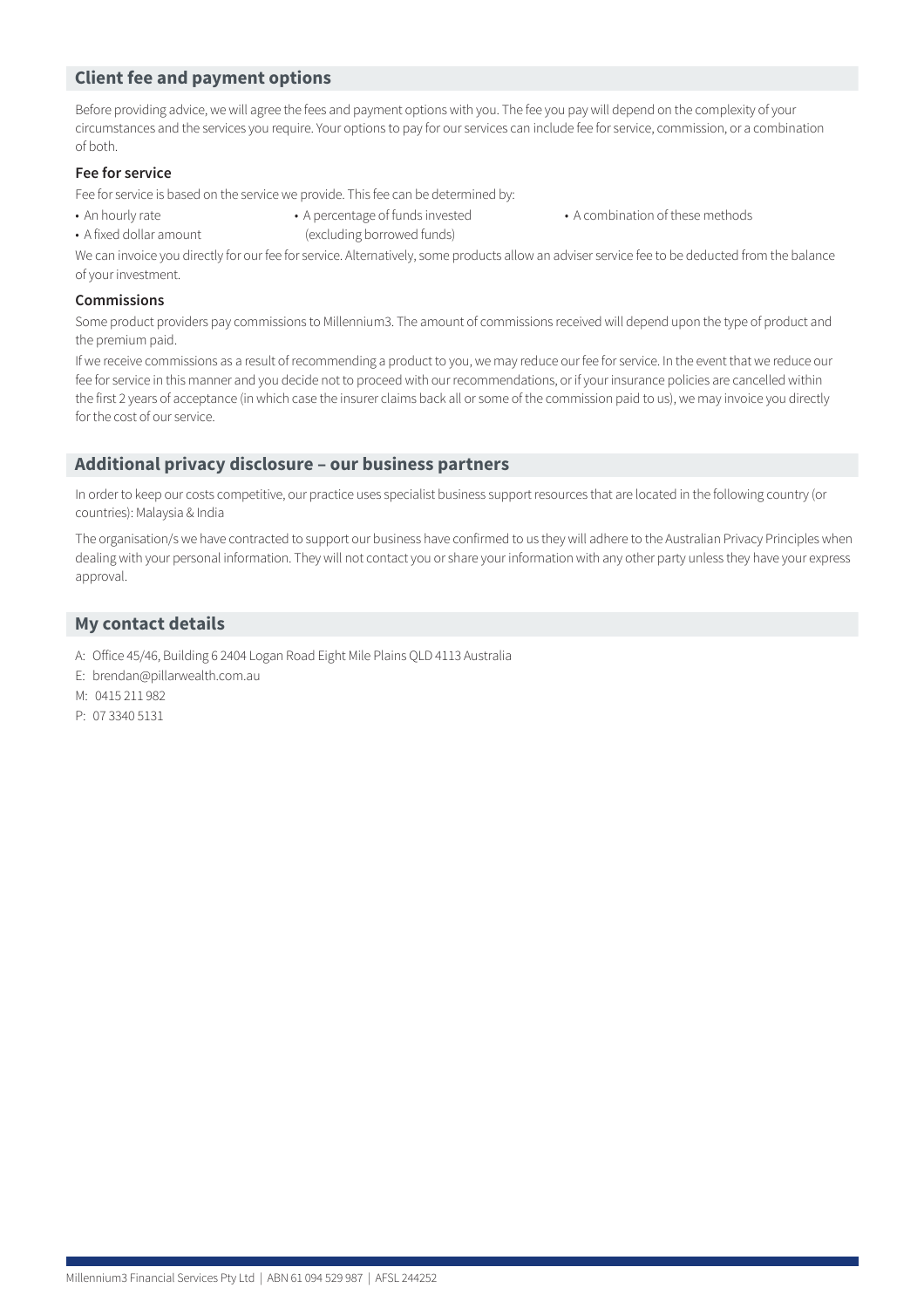



**Craig Weier Adv. Dip Fin Planning (FS)**

This adviser profile forms an essential part of the Financial Service Guide (FSG). The FSG is not complete without it.

| Authorised Representative Number:                   | 327402    |
|-----------------------------------------------------|-----------|
| Corporate Authorised Representative Number: 1277056 |           |
| Adviser profile issue date:                         | 23/9/2021 |

Craig Weier is an Authorised Representative of Millennium3 Financial Services Pty Ltd (Millennium3) AFSL 244252. Craig Weier is employed by Pillar Wealth Advisers Pty Ltd trading as Pillar Wealth Advisers which is a Corporate Authorised Representative of Millennium3.

The financial advice and other services you receive will be provided to you by Craig Weier, or another employee of Pillar Wealth Advisers, either on their own behalf or on behalf of Pillar Wealth Advisers.

# **My qualifications and experience**

Craig has been providing Financial Advice to individuals and business owners since 2006 and has picked up numerous awards that recognise his strong client relationships during that time.

Craig has experience at all levels of client needs and complexity, having worked with high net worth individuals, business owners, as well as clients who need help maximising their Centrelink entitlements.

Craig has an Advanced Diploma in Financial Planning and is actively studying for his Masters in Financial Planning. He is a voting member of the Financial Planning Association (FPA).

## **Services offered**

I am authorised to provide advice in the following areas:

- Personal Insurance
- Superannuation
- Budget and cashflow management
- Debt management
- Investments
- Retirement planning
- Centrelink/DVA
- Estate planning
- **Products offered**

I am authorised to deal in the following products:

- Life insurance products
- Superannuation
- Deposit products
- Pensions and annuities
- 
- Retirement savings accounts • Managed investment funds
- Investment bonds
- A range of approved ASX listed investments managed under a model portfolio
- Self Managed Superannuation Funds
- Gearing / Margin lending
- Aged care
- Business Insurance
- A wide range of approved ASX listed investments within the ASX 200
- Standard margin lending facilities

# **How I am paid**

As the licensee, Millennium3 collects all advice fees and commissions. Millennium3 then pays the fees and commissions, less an agreed amount (the licensee fee), to my Practice. The licensee fee retained by Millennium3 can range between \$0 and \$150,000 (excluding GST) per annum. My Practice pays me out of the fees and commissions it receives from Millennium3, by one or more of the methods outlined below.

**Salary** - I may be paid a salary based on my experience and capability.

**Bonus** - I may be eligible to receive a bonus, based on a combination of revenue and certain non-financial measures (such as the quality of my service).

**Profits** - I may be eligible to receive a percentage of profits from the Practice.

**Other** - I may also receive other benefits, all of which are outlined in the FSG or will be disclosed in the advice document at the time of providing advice.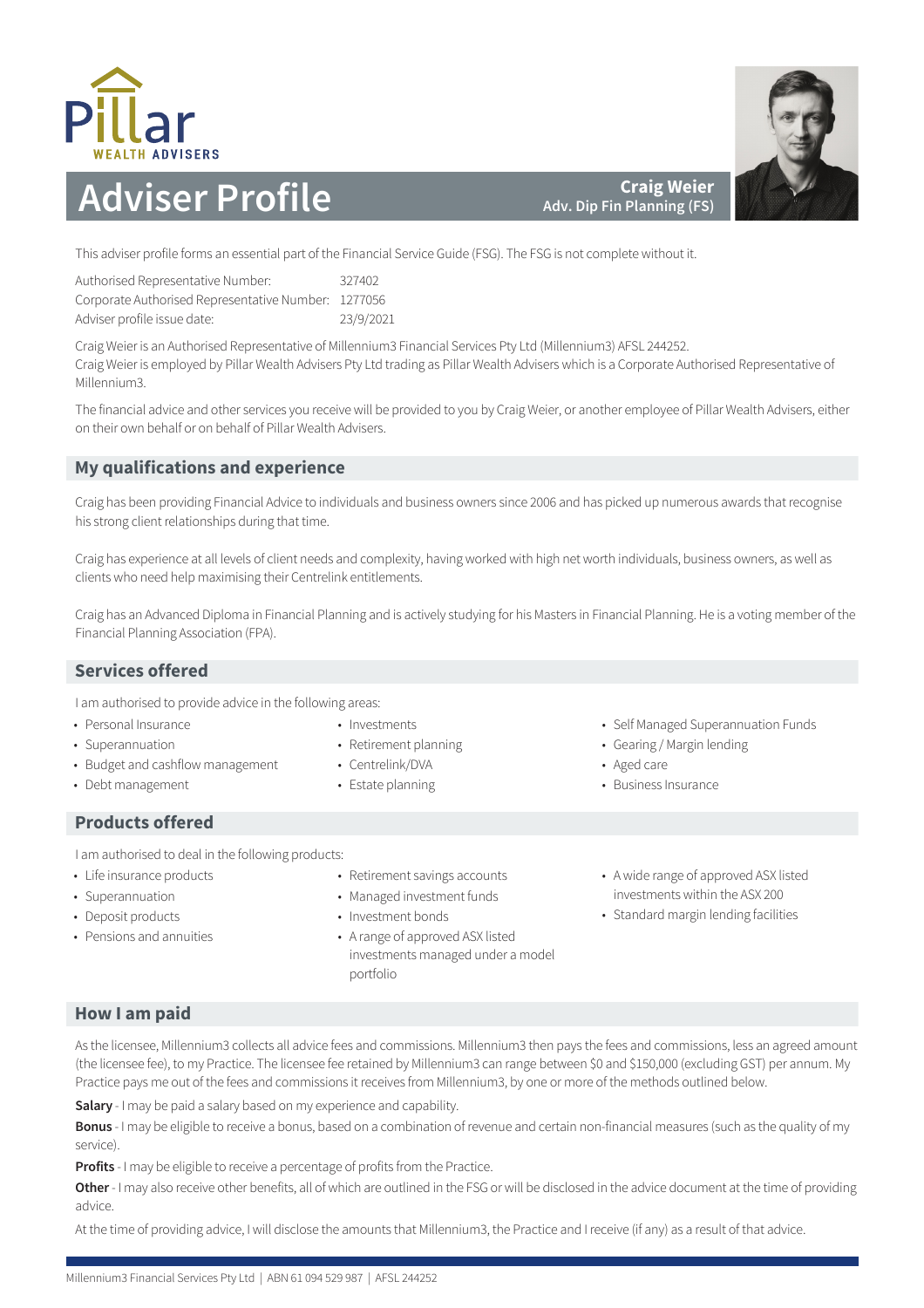Before providing advice, we will agree the fees and payment options with you. The fee you pay will depend on the complexity of your circumstances and the services you require. Your options to pay for our services can include fee for service, commission, or a combination of both.

### **Fee for service**

Fee for service is based on the service we provide. This fee can be determined by:

- 
- A fixed dollar amount (excluding borrowed funds)
- An hourly rate A percentage of funds invested A combination of these methods
- 

We can invoice you directly for our fee for service. Alternatively, some products allow an adviser service fee to be deducted from the balance of your investment.

#### **Commissions**

Some product providers pay commissions to Millennium3. The amount of commissions received will depend upon the type of product and the premium paid.

If we receive commissions as a result of recommending a product to you, we may reduce our fee for service. In the event that we reduce our fee for service in this manner and you decide not to proceed with our recommendations, or if your insurance policies are cancelled within the first 2 years of acceptance (in which case the insurer claims back all or some of the commission paid to us), we may invoice you directly for the cost of our service.

### **Additional privacy disclosure – our business partners**

In order to keep our costs competitive, our practice uses specialist business support resources that are located in the following country (or countries): Malaysia & India

The organisation/s we have contracted to support our business have confirmed to us they will adhere to the Australian Privacy Principles when dealing with your personal information. They will not contact you or share your information with any other party unless they have your express approval.

- A: Office 45/46, Building 6 2404 Logan Road Eight Mile Plains QLD 4113 Australia
- E: craig@pillarwealth.com.au
- M: 0413 009 399
- P: 0733405131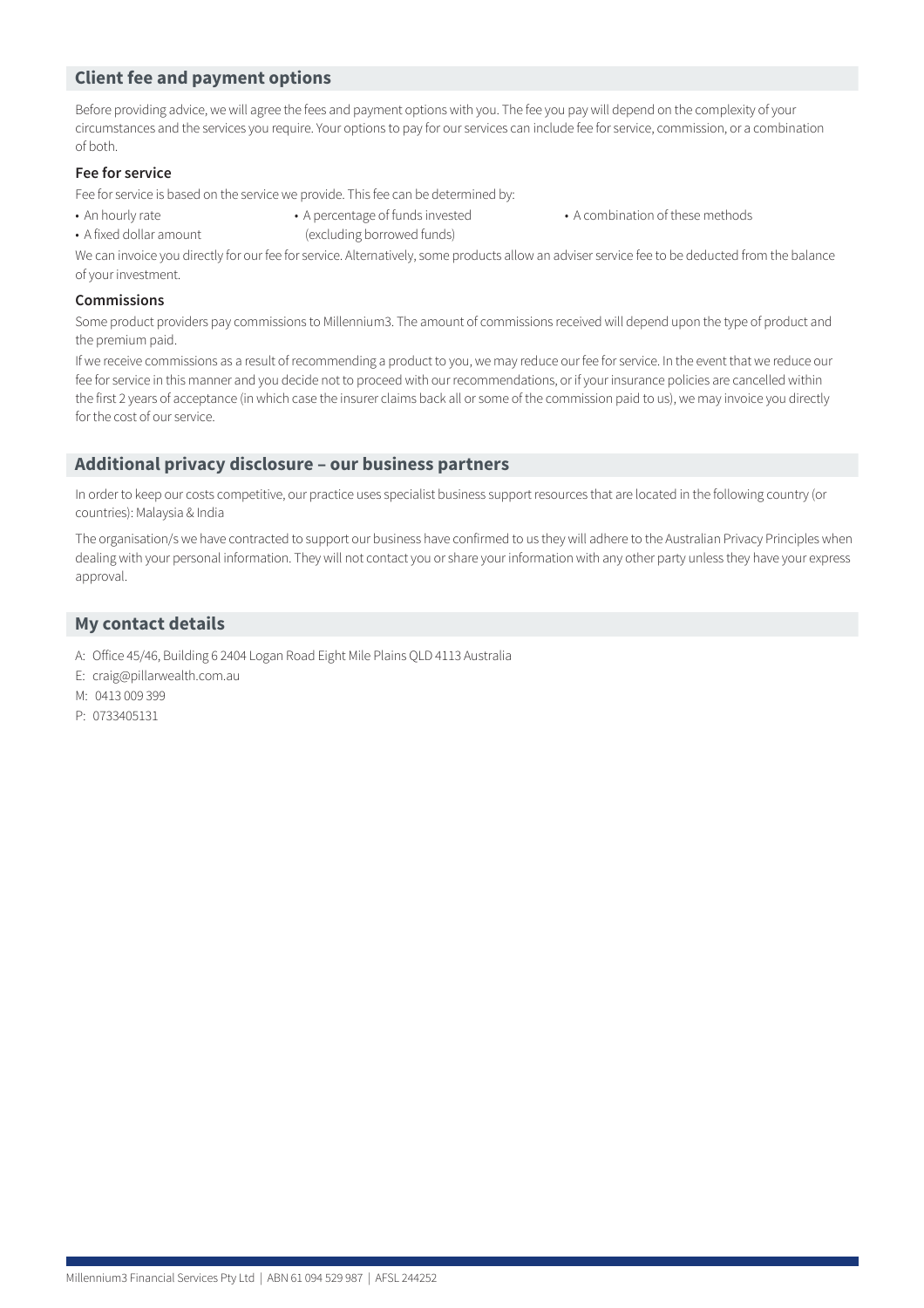

**Jason Hunter Adv. Dip Fin Planning**

This adviser profile forms an essential part of the Financial Service Guide (FSG). The FSG is not complete without it.

| Authorised Representative Number:                   | 1257333   |
|-----------------------------------------------------|-----------|
| Corporate Authorised Representative Number: 1277056 |           |
| Adviser profile issue date:                         | 20/9/2021 |

Jason Hunter is an Authorised Representative of Millennium3 Financial Services Pty Ltd (Millennium3) AFSL 244252. Jason Hunter is employed by Pillar Wealth Advisers Pty Ltd trading as Pillar Wealth Advisers which is a Corporate Authorised Representative of Millennium3.

The financial advice and other services you receive will be provided to you by Jason Hunter, or another employee of Pillar Wealth Advisers, either on their own behalf or on behalf of Pillar Wealth Advisers.

# **My qualifications and experience**

Jason began his career in Financial Services in 2006 before moving to London where he worked with a major international bank for 5 years. He returned to Australian and the Financial Planning industry in 2016 and holds an Advanced Diploma in Financial Planning. He is continuing his studies to attain a Graduate Diploma in Financial Planning.

Jason's clients have come from all walks of life, presenting him with the opportunity to create positive advice outcomes regardless of the clients financial position.

Jason is a voting member of the Financial Planning Association (FPA).

## **Services offered**

I am authorised to provide advice in the following areas:

- Personal Insurance
- Superannuation
	-
- Budget and cashflow management • Debt management
- Investments • Retirement planning
- Centrelink/DVA
- Estate planning
- **Products offered**

I am authorised to deal in the following products:

- Life insurance products
- Pensions and annuities

• Superannuation • Deposit products

- Retirement savings accounts
- Managed investment funds
- Investment bonds

• Aged care

• Business Insurance

## **How I am paid**

As the licensee, Millennium3 collects all advice fees and commissions. Millennium3 then pays the fees and commissions, less an agreed amount (the licensee fee), to my Practice. The licensee fee retained by Millennium3 can range between \$0 and \$150,000 (excluding GST) per annum. My Practice pays me out of the fees and commissions it receives from Millennium3, by one or more of the methods outlined below.

**Salary** - I may be paid a salary based on my experience and capability.

**Bonus** - I may be eligible to receive a bonus, based on a combination of revenue and certain non-financial measures (such as the quality of my service).

**Profits** - I may be eligible to receive a percentage of profits from the Practice.

**Other** - I may also receive other benefits, all of which are outlined in the FSG or will be disclosed in the advice document at the time of providing advice.